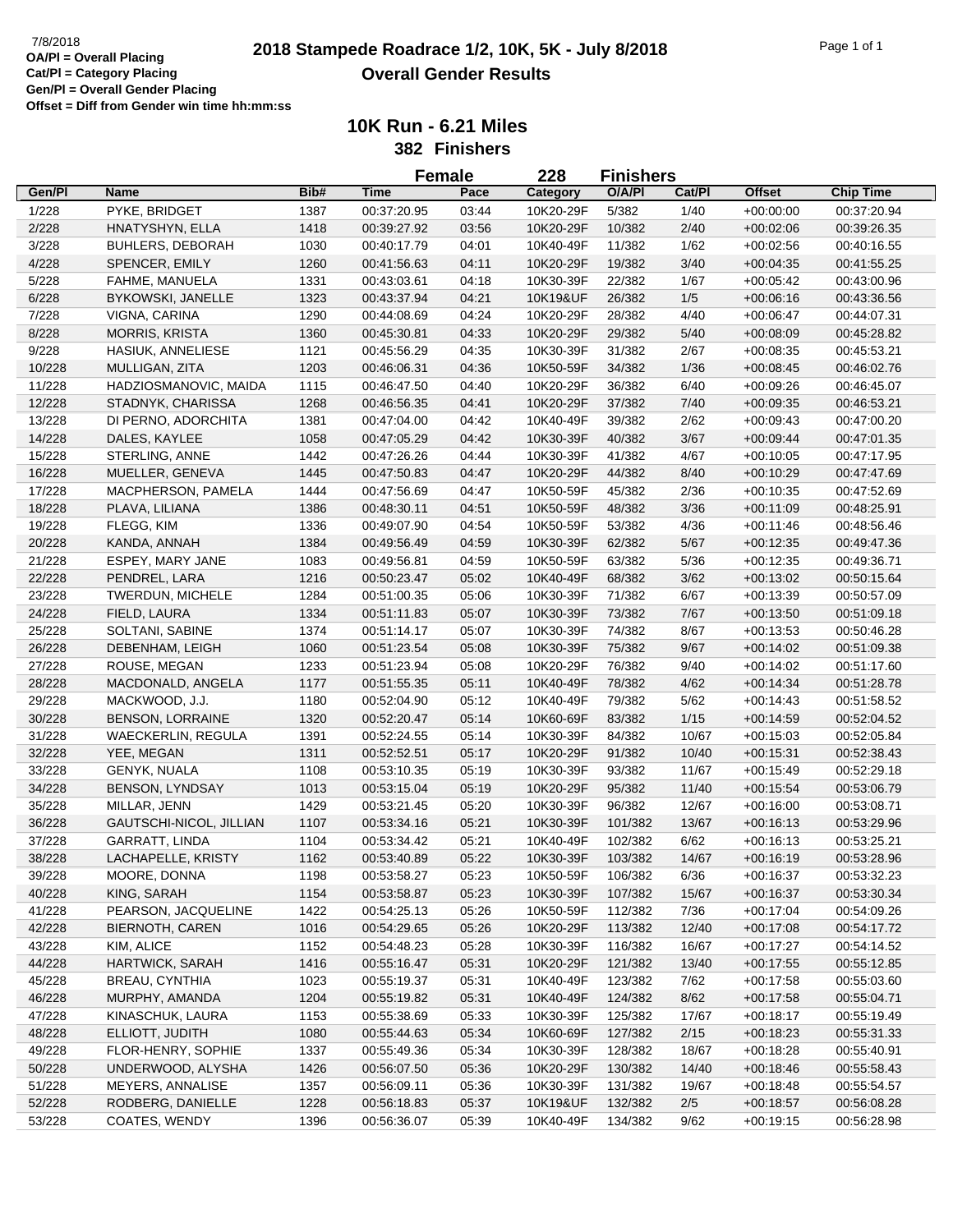|                    |                                   |              |                            | <b>Female</b>  | 228                    | <b>Finishers</b>   |                |               |                            |
|--------------------|-----------------------------------|--------------|----------------------------|----------------|------------------------|--------------------|----------------|---------------|----------------------------|
| Gen/Pl             | Name                              | Bib#         | <b>Time</b>                | Pace           | Category               | O/A/PI             | Cat/Pl         | <b>Offset</b> | <b>Chip Time</b>           |
| 54/228             | HUSKA, CATHY                      | 1137         | 00:56:53.15                | 05:41          | 10K40-49F              | 137/382            | 10/62          | $+00:19:32$   | 00:56:40.55                |
| 55/228             | SLOBOZIAN, BRENDA                 | 1250         | 00:56:59.79                | 05:41          | 10K60-69F              | 138/382            | 3/15           | $+00:19:38$   | 00:56:50.20                |
| 56/228             | RAFFIN, JULIE                     | 1225         | 00:57:01.55                | 05:42          | 10K40-49F              | 139/382            | 11/62          | $+00:19:40$   | 00:56:59.12                |
| 57/228             | STASIUK, KATHERINE                | 1270         | 00:57:01.65                | 05:42          | 10K40-49F              | 140/382            | 12/62          | $+00:19:40$   | 00:56:59.22                |
| 58/228             | THOMPSON, ROBIN                   | 1279         | 00:57:02.08                | 05:42          | 10K40-49F              | 141/382            | 13/62          | $+00:19:41$   | 00:56:22.19                |
| 59/228             | HALASZ, JENNIFER                  | 1116         | 00:57:06.99                | 05:42          | 10K20-29F              | 143/382            | 15/40          | $+00:19:46$   | 00:57:00.93                |
| 60/228             | SPURDENS, CATHRYN                 | 1262         | 00:57:13.16                | 05:43          | 10K30-39F              | 145/382            | 20/67          | $+00:19:52$   | 00:56:40.89                |
| 61/228             | OGILVIE, KAREN                    | 1406         | 00:57:16.38                | 05:43          | 10K30-39F              | 147/382            | 21/67          | $+00:19:55$   | 00:57:07.65                |
| 62/228             | <b>BIRD, NICOLETTE</b>            | 1414         | 00:57:26.62                | 05:44          | 10K19&UF               | 148/382            | 3/5            | $+00:20:05$   | 00:57:06.26                |
| 63/228             | HANLEY, JASMINE                   | 1119         | 00:57:30.77                | 05:45          | 10K20-29F              | 150/382            | 16/40          | $+00:20:09$   | 00:57:06.78                |
| 64/228             | LIZAMA, CRISTINA                  | 1172         | 00:57:42.71                | 05:46          | 10K50-59F              | 152/382            | 8/36           | $+00:20:21$   | 00:57:40.92                |
| 65/228             | HAWRYSCHUK, GINA                  | 1392         | 00:57:43.24                | 05:46          | 10K40-49F              | 153/382            | 14/62          | $+00:20:22$   | 00:57:37.66                |
| 66/228             | SMYRL, LISA                       | 1258         | 00:57:50.21                | 05:47          | 10K40-49F              | 154/382            | 15/62          | $+00:20:29$   | 00:57:38.46                |
| 67/228             | ZHU, XIAOLU                       | 1316         | 00:57:50.85                | 05:47          | 10K30-39F              | 155/382            | 22/67          | $+00:20:29$   | 00:57:46.47                |
| 68/228             | KILDARE, CAROLYN                  | 1420         | 00:57:59.69                | 05:47          | 10K50-59F              | 156/382            | 9/36           | $+00:20:38$   | 00:57:21.06                |
| 69/228             | <b>MORRISH, ALICIA</b>            | 1200         | 00:58:01.61                | 05:48          | 10K40-49F              | 157/382            | 16/62          | $+00:20:40$   | 00:57:22.40                |
| 70/228             | <b>BRADE, JANELLE</b>             | 1019         | 00:58:03.02                | 05:48          | 10K20-29F              | 158/382            | 17/40          | $+00:20:42$   | 00:57:50.28                |
| 71/228             | FARRIS, MEGAN                     | 1089         | 00:58:09.83                | 05:48          | 10K20-29F              | 160/382            | 18/40          | $+00:20:48$   | 00:57:51.79                |
| 72/228             | BENTLEY, LEXI                     | 1014         | 00:58:30.35                | 05:51          | 10K20-29F              | 162/382            | 19/40          | $+00:21:09$   | 00:57:42.60                |
| 73/228             | FAIRBOURN, LILLIAN                | 1449         | 00:58:45.93                | 05:52          | 10K60-69F              | 165/382            | 4/15           | $+00:21:24$   | 00:58:19.18                |
| 74/228             | DEMETRICK, MELANIE                | 1452         | 00:58:48.00                | 05:52          | 10K20-29F              | 166/382            | 20/40          | $+00:21:27$   | 00:58:36.41                |
| 75/228             | MOSS, LAURA                       | 1201         | 00:58:51.12                | 05:53          | 10K20-29F              | 167/382            | 21/40          | $+00:21:30$   | 00:58:37.15                |
| 76/228             | HANTZSCH, PATRICIA                | 1120         | 00:58:53.72                | 05:53          | 10K60-69F              | 169/382            | 5/15           | $+00:21:32$   | 00:58:43.53                |
| 77/228             | ELLIOTT, ALLISON                  | 1079         | 00:59:03.09                | 05:54          | 10K20-29F              | 170/382            | 22/40          | $+00:21:42$   | 00:58:56.91                |
| 78/228             | RUDDELL, TASHA                    | 1368         | 00:59:08.84                | 05:54          | 10K30-39F              | 172/382            | 23/67          | $+00:21:47$   | 00:58:55.80                |
| 79/228             | HENDRICKSON, SUSAN                | 1125         | 00:59:24.76                | 05:56          | 10K40-49F              | 173/382            | 17/62          | $+00:22:03$   | 00:59:17.37                |
| 80/228             | <b>KETCHEN, SARA</b>              | 1151         | 00:59:37.79                | 05:57          | 10K30-39F              | 175/382            | 24/67          | $+00:22:16$   | 00:59:19.39                |
| 81/228             | STRANSKY, LISE                    | 1272         | 00:59:56.23                | 05:59          | 10K40-49F              | 179/382            | 18/62          | $+00:22:35$   | 00:59:41.65                |
| 82/228             | FINLEY, CAIT                      | 1092         | 01:00:05.34                | 06:00          | 10K20-29F              | 180/382            | 23/40          | $+00:22:44$   | 01:00:00.34                |
| 83/228             | SEBANC, KATIE                     | 1240         | 01:00:09.43                | 06:00          | 10K30-39F              | 182/382            | 25/67          | $+00:22:48$   | 01:00:05.04                |
| 84/228             | <b>BARBER, CLAIRE</b>             | 1010         | 01:00:14.05                | 06:01          | 10K30-39F              | 183/382            | 26/67          | $+00:22:53$   | 01:00:05.14                |
| 85/228             | KUHL, LAURA                       | 1348         | 01:00:27.62                | 06:02          | 10K50-59F              | 185/382            | 10/36          | $+00:23:06$   | 01:00:10.55                |
| 86/228             | <b>INNES, CHRISTIE</b>            | 1419         | 01:00:31.54                | 06:03          | 10K40-49F              | 186/382            | 19/62          | $+00:23:10$   | 01:00:12.12                |
| 87/228             | TUFFIN, JODI                      | 1283         | 01:00:34.50                | 06:03          | 10K30-39F              | 187/382            | 27/67          | $+00:23:13$   | 01:00:20.42                |
| 88/228             | STYNER, YVETTE                    | 1273         | 01:00:34.57                | 06:03          | 10K40-49F              | 188/382            | 20/62          | $+00:23:13$   | 01:00:21.01                |
| 89/228             | GLOGOZA, KIM                      | 1338         | 01:00:40.73                | 06:04          | 10K50-59F              | 191/382            | 11/36          | $+00:23:19$   | 01:00:30.92                |
| 90/228             | COOZE, MICHELLE                   | 1443         | 01:00:41.45                | 06:04          | 10K40-49F              | 192/382            | 21/62          | $+00:23:20$   | 01:00:22.25                |
| 91/228             | <b>GAULT, COURTNEY</b>            | 1105         | 01:00:51.06                | 06:05          | 10K20-29F              | 193/382            | 24/40          | $+00:23:30$   | 01:00:33.91                |
| 92/228             | SMITH, NICOLE                     | 1372         | 01:00:53.97                | 06:05          | 10K40-49F              | 194/382            | 22/62          | $+00:23:33$   | 01:00:32.20                |
| 93/228             | DEKONINCK, CHARISSA               | 1061         | 01:01:02.14                | 06:06          | 10K30-39F              | 196/382            | 28/67          | $+00:23:41$   | 01:00:30.01                |
| 94/228             | PEDERSEN, MARY                    | 1214         | 01:01:35.14                | 06:09          | 10K30-39F              | 199/382            | 29/67          | $+00:24:14$   | 01:01:31.60                |
| 95/228             | MCGHIE, LAURIE                    | 1186         | 01:01:35.92                | 06:09          | 10K40-49F              | 200/382            | 23/62          | $+00.24:14$   | 01:01:10.18                |
| 96/228             | FIGUEIREDO, BEATRIZ               | 1335         | 01:01:50.27                | 06:11          | 10K40-49F              | 203/382            | 24/62          | $+00:24:29$   | 01:01:44.79                |
| 97/228             | PANDILA, CATHY                    | 1363         | 01:01:51.20                | 06:11          | 10K40-49F              | 204/382            | 25/62          | $+00:24:30$   | 01:01:41.61                |
| 98/228             | ROSS, ROXANNE                     | 1389         | 01:02:05.58                | 06:12          | 10K50-59F              | 207/382            | 12/36          | $+00.24:44$   | 01:01:38.09                |
|                    |                                   |              |                            |                |                        |                    | 13/36          | $+00:24:46$   |                            |
| 99/228<br>100/228  | PANNETT, TRACY<br>HITCHENS, MARIA | 1210<br>1129 | 01:02:07.78<br>01:02:15.62 | 06:12<br>06:13 | 10K50-59F<br>10K50-59F | 208/382<br>209/382 | 14/36          | $+00:24:54$   | 01:01:38.22<br>01:02:06.70 |
| 101/228            | CUNNINGHAM, NICOLE                | 1326         | 01:02:24.68                | 06:14          | 10K40-49F              | 210/382            | 26/62          | $+00:25:03$   | 01:02:04.00                |
| 102/228            | MANALOTO, VENESSA                 | 1404         | 01:02:37.56                | 06:15          | 10K20-29F              | 211/382            | 25/40          | $+00:25:16$   | 01:02:13.65                |
|                    | <b>BLOMMAERT, KIM</b>             |              |                            |                | 10K40-49F              | 212/382            |                |               |                            |
| 103/228<br>104/228 |                                   | 1413<br>1221 | 01:02:38.06                | 06:15          | 10K30-39F              |                    | 27/62<br>30/67 | $+00:25:17$   | 01:02:20.99                |
|                    | POTTER, STEPHANIE                 |              | 01:02:57.72                | 06:17          |                        | 213/382            |                | $+00:25:36$   | 01:02:30.01                |
| 105/228            | DUNN, NICOLE                      | 1074         | 01:03:00.66                | 06:18          | 10K30-39F              | 215/382            | 31/67          | $+00:25:39$   | 01:02:19.41                |
| 106/228            | HO, LAI CHING                     | 1130         | 01:03:04.93                | 06:18          | 10K50-59F              | 217/382            | 15/36          | $+00:25:43$   | 01:02:38.18                |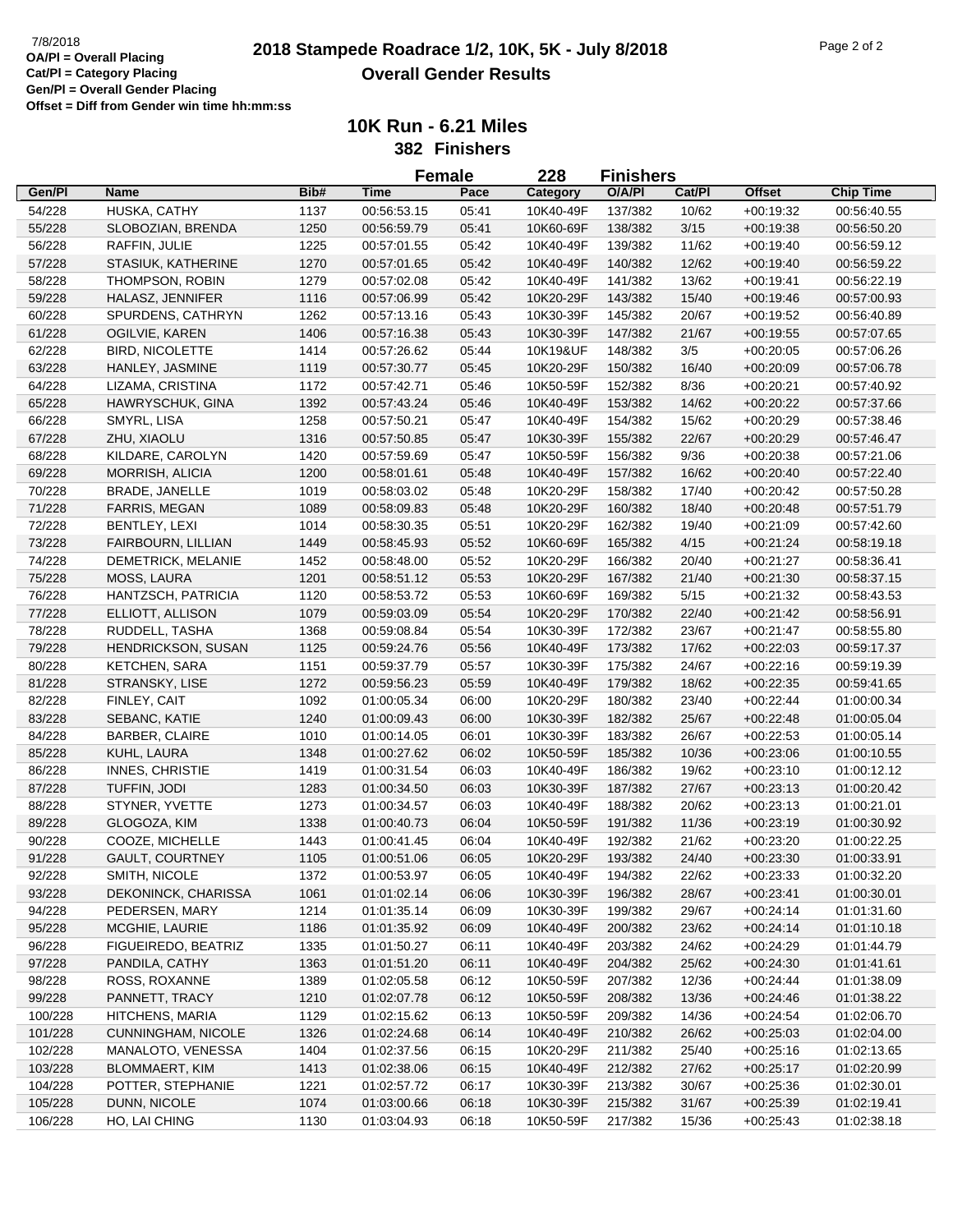**10K Run - 6.21 Miles**

**382 Finishers**

|         |                          |      |             | <b>Female</b> | 228       | <b>Finishers</b> |        |               |                  |  |
|---------|--------------------------|------|-------------|---------------|-----------|------------------|--------|---------------|------------------|--|
| Gen/Pl  | Name                     | Bib# | <b>Time</b> | Pace          | Category  | O/A/PI           | Cat/Pl | <b>Offset</b> | <b>Chip Time</b> |  |
| 107/228 | KARVINEN, TRISHA         | 1144 | 01:03:06.82 | 06:18         | 10K40-49F | 218/382          | 28/62  | $+00:25:45$   | 01:02:40.72      |  |
| 108/228 | DERBECKER, SUZANNE       | 1064 | 01:03:22.65 | 06:20         | 10K50-59F | 221/382          | 16/36  | $+00:26:01$   | 01:03:17.45      |  |
| 109/228 | DIFRANCESCO, LISA        | 1453 | 01:03:24.93 | 06:20         | 10K50-59F | 222/382          | 17/36  | $+00:26:03$   | 01:03:13.67      |  |
| 110/228 | WARREN, JAMIE            | 1293 | 01:03:30.12 | 06:21         | 10K20-29F | 223/382          | 26/40  | $+00:26:09$   | 01:03:19.49      |  |
| 111/228 | HERBERT, JANIC           | 1126 | 01:03:30.18 | 06:21         | 10K20-29F | 224/382          | 27/40  | $+00:26:09$   | 01:03:19.91      |  |
| 112/228 | JOHNSON, DAYLENE         | 1139 | 01:03:43.99 | 06:22         | 10K30-39F | 227/382          | 32/67  | $+00:26:23$   | 01:03:31.67      |  |
| 113/228 | CAMPBELL, SHAUNA         | 1033 | 01:04:10.12 | 06:25         | 10K30-39F | 231/382          | 33/67  | $+00:26:49$   | 01:03:57.02      |  |
| 114/228 | WIEBE, KRISTINA          | 1299 | 01:04:23.74 | 06:26         | 10K20-29F | 233/382          | 28/40  | $+00:27:02$   | 01:04:00.79      |  |
| 115/228 | <b>KETCHEN, COURTNEY</b> | 1150 | 01:04:24.92 | 06:26         | 10K30-39F | 234/382          | 34/67  | $+00:27:03$   | 01:04:05.92      |  |
| 116/228 | KATS, PAM                | 1147 | 01:04:25.69 | 06:26         | 10K40-49F | 235/382          | 29/62  | $+00:27:04$   | 01:04:13.94      |  |
| 117/228 | BETZNER, CARLA           | 1438 | 01:04:26.75 | 06:26         | 10K50-59F | 236/382          | 18/36  | $+00:27:05$   | 01:03:58.94      |  |
| 118/228 | HALL, DEB                | 1437 | 01:04:26.90 |               | 10K40-49F | 237/382          | 30/62  |               |                  |  |
|         |                          |      |             | 06:26         |           |                  |        | $+00:27:05$   | 01:03:59.97      |  |
| 119/228 | SINGLETON, GRACIE        | 1246 | 01:04:32.20 | 06:27         | 10K19&UF  | 238/382          | 4/5    | $+00:27:11$   | 01:04:16.11      |  |
| 120/228 | SINGLETON, JUNE          | 1247 | 01:04:34.45 | 06:27         | 10K40-49F | 239/382          | 31/62  | $+00:27:13$   | 01:04:18.20      |  |
| 121/228 | YAWORSKI, CARLA          | 1308 | 01:04:52.78 | 06:29         | 10K60-69F | 241/382          | 6/15   | $+00:27:31$   | 01:04:36.45      |  |
| 122/228 | <b>BOIVIN, SYLVIE</b>    | 1017 | 01:04:56.94 | 06:29         | 10K50-59F | 244/382          | 19/36  | $+00:27:35$   | 01:04:40.49      |  |
| 123/228 | CHURCH, KRISTINE         | 1040 | 01:04:57.32 | 06:29         | 10K30-39F | 245/382          | 35/67  | $+00:27:36$   | 01:04:38.22      |  |
| 124/228 | DILLARD, MIRANDA         | 1069 | 01:04:59.40 | 06:29         | 10K50-59F | 247/382          | 20/36  | $+00:27:38$   | 01:04:36.19      |  |
| 125/228 | DILLABAUGH, CHRISTINE    | 1067 | 01:05:24.99 | 06:32         | 10K50-59F | 249/382          | 21/36  | $+00:28:04$   | 01:04:57.66      |  |
| 126/228 | SIM, SHERRY              | 1244 | 01:05:25.32 | 06:32         | 10K50-59F | 250/382          | 22/36  | $+00:28:04$   | 01:04:57.99      |  |
| 127/228 | ESTRADA, DIANA           | 1084 | 01:05:46.44 | 06:34         | 10K30-39F | 251/382          | 36/67  | $+00:28:25$   | 01:05:31.97      |  |
| 128/228 | DYCK, ANGELA             | 1076 | 01:05:57.14 | 06:35         | 10K20-29F | 252/382          | 29/40  | $+00:28:36$   | 01:05:33.71      |  |
| 129/228 | NELSON, DENISE           | 1362 | 01:06:04.04 | 06:36         | 10K60-69F | 253/382          | 7/15   | $+00:28:43$   | 01:05:59.98      |  |
| 130/228 | LOWE, VALERIE            | 1174 | 01:06:07.43 | 06:36         | 10K30-39F | 254/382          | 37/67  | $+00:28:46$   | 01:05:50.48      |  |
| 131/228 | LEMON, TERESA            | 1350 | 01:06:26.05 | 06:38         | 10K40-49F | 256/382          | 32/62  | $+00:29:05$   | 01:05:54.59      |  |
| 132/228 | ARNELL, DIANE            | 1002 | 01:06:33.54 | 06:39         | 10K50-59F | 257/382          | 23/36  | $+00:29:12$   | 01:06:11.37      |  |
| 133/228 | ARNELL, JENNIFER         | 1003 | 01:06:33.60 | 06:39         | 10K20-29F | 258/382          | 30/40  | $+00:29:12$   | 01:06:11.15      |  |
| 134/228 | POLITSKY, MEGAN          | 1365 | 01:06:34.19 | 06:39         | 10K20-29F | 259/382          | 31/40  | $+00:29:13$   | 01:06:11.96      |  |
| 135/228 | MCCOMBE, SHAWN           | 1183 | 01:06:42.86 | 06:40         | 10K50-59F | 262/382          | 24/36  | $+00:29:21$   | 01:06:17.98      |  |
| 136/228 | KUNDERT, AIMIE           | 1161 | 01:07:10.53 | 06:43         | 10K30-39F | 264/382          | 38/67  | $+00:29:49$   | 01:06:44.27      |  |
| 137/228 | LEATHERDALE, TARA        | 1171 | 01:07:11.12 | 06:43         | 10K40-49F | 265/382          | 33/62  | $+00:29:50$   | 01:07:05.18      |  |
| 138/228 | <b>SCROGGINS, VICKY</b>  | 1239 | 01:07:13.89 | 06:43         | 10K30-39F | 266/382          | 39/67  | $+00:29:52$   | 01:07:02.45      |  |
| 139/228 | YUMOL, FLEUR             | 1314 | 01:07:28.08 | 06:44         | 10K40-49F | 267/382          | 34/62  | $+00:30:07$   | 01:07:09.30      |  |
| 140/228 | <b>BAKER, SHANNON</b>    | 1009 | 01:07:46.14 | 06:46         | 10K40-49F | 269/382          | 35/62  | $+00:30:25$   | 01:07:26.86      |  |
|         |                          |      |             |               |           |                  |        |               |                  |  |
| 141/228 | HAZENBERG, MIRANDA       | 1122 | 01:08:17.94 | 06:49         | 10K40-49F | 271/382          | 36/62  | $+00:30:56$   | 01:07:53.77      |  |
| 142/228 | HENDRIKSEN, NATALIA      | 1446 | 01:08:18.13 | 06:49         | 10K40-49F | 272/382          | 37/62  | $+00:30:57$   | 01:08:12.45      |  |
| 143/228 | BERNIER, DALIA           | 1451 | 01:08:23.81 | 06:50         | 10K40-49F | 273/382          | 38/62  | $+00:31:02$   | 01:08:06.09      |  |
| 144/228 | LEUNG, SHANNON           | 1351 | 01:08:25.94 | 06:50         | 10K30-39F | 274/382          | 40/67  | $+00:31:04$   | 01:08:18.49      |  |
| 145/228 | PIPONSKI, SONJA          | 1364 | 01:08:26.66 | 06:50         | 10K40-49F | 275/382          | 39/62  | $+00.31:05$   | 01:08:19.13      |  |
| 146/228 | FERRO, CARLEY            | 1332 | 01:08:30.10 | 06:51         | 10K30-39F | 276/382          | 41/67  | $+00:31:09$   | 01:08:12.49      |  |
| 147/228 | <b>CREIGHTON, KORI</b>   | 1051 | 01:08:41.99 | 06:52         | 10K40-49F | 277/382          | 40/62  | $+00:31:21$   | 01:08:14.82      |  |
| 148/228 | SWIEGERS, ROLÉ           | 1275 | 01:08:42.28 | 06:52         | 10K40-49F | 278/382          | 41/62  | $+00:31:21$   | 01:08:13.79      |  |
| 149/228 | <b>BROWN, SUSAN</b>      | 1028 | 01:08:46.65 | 06:52         | 10K50-59F | 279/382          | 25/36  | $+00:31:25$   | 01:08:17.09      |  |
| 150/228 | SMITH, MEREDITH          | 1434 | 01:08:49.86 | 06:52         | 10K30-39F | 280/382          | 42/67  | $+00:31:28$   | 01:08:15.10      |  |
| 151/228 | <b>KRYGIER, NICKI</b>    | 1427 | 01:09:05.06 | 06:54         | 10K40-49F | 281/382          | 42/62  | $+00.31:44$   | 01:08:38.55      |  |
| 152/228 | MACLACHLAN, KYLA         | 1181 | 01:09:18.42 | 06:55         | 10K30-39F | 283/382          | 43/67  | $+00.31.57$   | 01:08:57.84      |  |
| 153/228 | HERSCHE, NADJA           | 1127 | 01:09:19.40 | 06:55         | 10K30-39F | 284/382          | 44/67  | $+00:31:58$   | 01:09:05.62      |  |
| 154/228 | SAUTER, STEPHANIE        | 1237 | 01:09:19.60 | 06:55         | 10K30-39F | 285/382          | 45/67  | $+00.31.58$   | 01:09:05.88      |  |
| 155/228 | ST JOHN, EDWINA          | 1264 | 01:09:22.64 | 06:56         | 10K30-39F | 286/382          | 46/67  | $+00:32:01$   | 01:09:14.81      |  |
| 156/228 | EPP, KIMIKO              | 1082 | 01:09:50.49 | 06:59         | 10K30-39F | 288/382          | 47/67  | $+00:32:29$   | 01:09:30.65      |  |
| 157/228 | FARLEY, TARA             | 1456 | 01:10:00.14 | 07:00         | 10K40-49F | 289/382          | 43/62  | $+00:32:39$   | 01:09:47.10      |  |
| 158/228 | JOHNSTON, AIMEE          | 1403 | 01:10:11.30 | 07:01         | 10K30-39F | 290/382          | 48/67  | $+00:32:50$   | 01:09:51.40      |  |
| 159/228 | WINSTON, KATE            | 1303 | 01:10:16.26 | 07:01         | 10K20-29F | 291/382          | 32/40  | $+00:32:55$   | 01:10:04.82      |  |
|         |                          |      |             |               |           |                  |        |               |                  |  |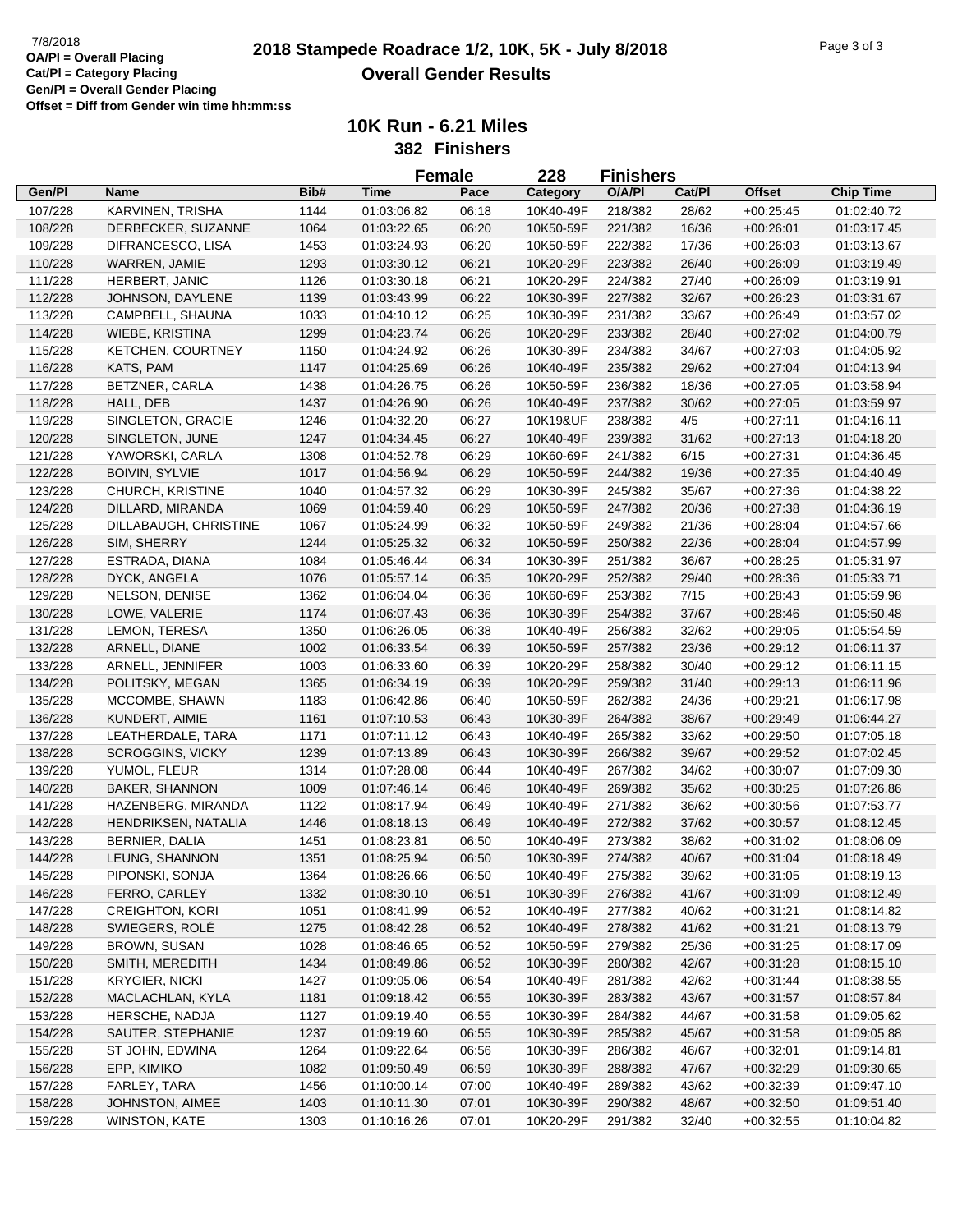|         |                          |      |             | <b>Female</b> | 228       | <b>Finishers</b> |        |               |                  |
|---------|--------------------------|------|-------------|---------------|-----------|------------------|--------|---------------|------------------|
| Gen/Pl  | Name                     | Bib# | <b>Time</b> | Pace          | Category  | O/A/PI           | Cat/Pl | <b>Offset</b> | <b>Chip Time</b> |
| 160/228 | <b>WORTHINGTON, LIZA</b> | 1305 | 01:10:16.32 | 07:01         | 10K40-49F | 292/382          | 44/62  | $+00:32:55$   | 01:10:04.96      |
| 161/228 | <b>GAGNON, TRISHA</b>    | 1101 | 01:10:18.88 | 07:01         | 10K40-49F | 293/382          | 45/62  | $+00:32:57$   | 01:10:15.26      |
| 162/228 | POLLEN, SHEILA           | 1218 | 01:10:24.74 | 07:02         | 10K30-39F | 294/382          | 49/67  | $+00:33:03$   | 01:10:00.83      |
| 163/228 | <b>SCHAFFER, JACKIE</b>  | 1394 | 01:10:26.64 | 07:02         | 10K40-49F | 295/382          | 46/62  | $+00:33:05$   | 01:10:11.53      |
| 164/228 | PAWLUK, LARA             | 1213 | 01:10:27.20 | 07:02         | 10K40-49F | 296/382          | 47/62  | $+00:33:06$   | 01:10:11.80      |
| 165/228 | AWDE, JEN                | 1380 | 01:10:27.34 | 07:02         | 10K30-39F | 297/382          | 50/67  | $+00:33:06$   | 01:10:12.03      |
| 166/228 | OSCARSON, SANDRA         | 1454 | 01:10:42.61 | 07:04         | 10K60-69F | 298/382          | 8/15   | $+00:33:21$   | 01:10:15.06      |
| 167/228 | <b>BARRETT, COURTNEY</b> | 1012 | 01:11:12.21 | 07:07         | 10K20-29F | 300/382          | 33/40  | $+00:33:51$   | 01:10:47.05      |
| 168/228 | <b>GORNIAK, SARAH</b>    | 1110 | 01:11:12.80 | 07:07         | 10K19&UF  | 301/382          | 5/5    | $+00:33:51$   | 01:11:10.57      |
| 169/228 | KEMP, ANITA              | 1149 | 01:11:19.20 | 07:07         | 10K40-49F | 304/382          | 48/62  | $+00:33:58$   | 01:11:13.02      |
| 170/228 | ROKER, GLORIA            | 1229 | 01:11:19.49 | 07:07         | 10K40-49F | 305/382          | 49/62  | $+00:33:58$   | 01:11:12.62      |
| 171/228 | <b>BRAGER, NANCY</b>     | 1322 | 01:11:34.90 | 07:09         | 10K60-69F | 308/382          | 9/15   | $+00:34:13$   | 01:11:24.09      |
| 172/228 | SMITH, ALEXANDRA         | 1252 | 01:11:35.98 | 07:09         | 10K20-29F | 309/382          | 34/40  | $+00:34:15$   | 01:11:04.13      |
| 173/228 | SMITH, TERRI             | 1257 | 01:11:36.15 | 07:09         | 10K50-59F | 310/382          | 26/36  | $+00:34:15$   | 01:11:04.38      |
| 174/228 | SPENCER, JANICE          | 1425 | 01:11:48.59 | 07:10         | 10K40-49F | 311/382          | 50/62  | $+00:34:27$   | 01:11:21.16      |
| 175/228 | GREAVES, LISA            | 1113 | 01:11:54.50 | 07:11         | 10K50-59F | 312/382          | 27/36  | $+00:34:33$   | 01:11:27.65      |
| 176/228 | WIEBE, CANDICE           | 1435 | 01:12:26.84 | 07:14         | 10K30-39F | 315/382          | 51/67  |               |                  |
|         |                          |      |             |               | 10K40-49F |                  |        | $+00:35:05$   | 01:11:51.50      |
| 177/228 | MCFARLAND, LAUREE        | 1185 | 01:12:34.71 | 07:15         |           | 316/382          | 51/62  | $+00:35:13$   | 01:11:55.12      |
| 178/228 | DOEKSEN, LORI            | 1329 | 01:12:37.13 | 07:15         | 10K40-49F | 317/382          | 52/62  | $+00:35:16$   | 01:12:14.60      |
| 179/228 | SHEPPY, BOBBIE           | 1243 | 01:12:44.00 | 07:16         | 10K60-69F | 318/382          | 10/15  | $+00:35:23$   | 01:12:25.74      |
| 180/228 | HAWRYSCHUK, HOLLY        | 1393 | 01:12:44.14 | 07:16         | 10K40-49F | 319/382          | 53/62  | $+00:35:23$   | 01:12:38.74      |
| 181/228 | ZJALIC, MEGAN            | 1317 | 01:13:01.18 | 07:18         | 10K30-39F | 320/382          | 52/67  | $+00:35:40$   | 01:12:45.19      |
| 182/228 | HRUSKA, PAMELA           | 1134 | 01:13:01.26 | 07:18         | 10K30-39F | 321/382          | 53/67  | $+00:35:40$   | 01:12:45.49      |
| 183/228 | <b>BRADE, LAURIE</b>     | 1021 | 01:13:10.09 | 07:19         | 10K50-59F | 322/382          | 28/36  | $+00:35:49$   | 01:12:55.39      |
| 184/228 | SELANDERS, LAURA         | 1242 | 01:13:20.98 | 07:20         | 10K50-59F | 323/382          | 29/36  | $+00:36:00$   | 01:12:52.49      |
| 185/228 | FROSTAD, CHERYL          | 1099 | 01:13:35.30 | 07:21         | 10K40-49F | 324/382          | 54/62  | $+00:36:14$   | 01:13:04.54      |
| 186/228 | MACKENZIE, NICOLE        | 1179 | 01:13:52.29 | 07:23         | 10K20-29F | 325/382          | 35/40  | $+00:36:31$   | 01:13:26.73      |
| 187/228 | MACEACHERN, MEAGHEN      | 1178 | 01:13:56.93 | 07:23         | 10K30-39F | 327/382          | 54/67  | $+00:36:35$   | 01:13:36.97      |
| 188/228 | DICKINSON, LINDA         | 1066 | 01:13:57.19 | 07:23         | 10K40-49F | 328/382          | 55/62  | $+00:36:36$   | 01:13:28.70      |
| 189/228 | MCGREGOR, LAURA          | 1187 | 01:13:59.65 | 07:23         | 10K30-39F | 329/382          | 55/67  | $+00:36:38$   | 01:13:50.58      |
| 190/228 | <b>FARRIS, MARGARET</b>  | 1088 | 01:14:02.71 | 07:24         | 10K50-59F | 330/382          | 30/36  | $+00:36:41$   | 01:13:44.89      |
| 191/228 | ANDREWS, KATE            | 1001 | 01:14:40.67 | 07:28         | 10K30-39F | 331/382          | 56/67  | $+00:37:19$   | 01:14:25.76      |
| 192/228 | CLARKE, LISA             | 1044 | 01:14:48.62 | 07:28         | 10K40-49F | 332/382          | 56/62  | $+00:37:27$   | 01:14:12.00      |
| 193/228 | MUELLER, MARIANNE        | 1202 | 01:14:49.91 | 07:28         | 10K50-59F | 333/382          | 31/36  | $+00:37:28$   | 01:14:29.15      |
| 194/228 | SWIRSKI, WENDIE          | 1407 | 01:14:54.49 | 07:29         | 10K50-59F | 334/382          | 32/36  | $+00:37:33$   | 01:14:25.50      |
| 195/228 | POWELL, WENDY            | 1222 | 01:14:59.07 | 07:29         | 10K50-59F | 335/382          | 33/36  | $+00:37:38$   | 01:14:46.67      |
| 196/228 | PARKER, JENN             | 1421 | 01:15:36.12 | 07:33         | 10K30-39F | 336/382          | 57/67  | $+00:38:15$   | 01:15:15.96      |
| 197/228 | <b>BREWERTON, MARISA</b> | 1024 | 01:16:50.57 | 07:41         | 10K20-29F | 337/382          | 36/40  | $+00:39:29$   | 01:16:20.13      |
| 198/228 | HARRINGTON, HEATHER      | 1341 | 01:16:53.85 | 07:41         | 10K20-29F | 338/382          | 37/40  | $+00:39:32$   | 01:16:49.23      |
| 199/228 | SEEGMILLER, ELIZABETH    | 1241 | 01:16:57.33 | 07:41         | 10K20-29F | 339/382          | 38/40  | $+00:39:36$   | 01:16:46.44      |
| 200/228 | DEKONINCK, MELINA        | 1062 | 01:17:24.13 | 07:44         | 10K30-39F | 340/382          | 58/67  | $+00:40:03$   | 01:16:50.42      |
| 201/228 | GAETZ, TANIKA            | 1100 | 01:17:24.45 | 07:44         | 10K30-39F | 341/382          | 59/67  | $+00:40:03$   | 01:16:50.88      |
| 202/228 | FORTIER, ABBY            | 1095 | 01:19:03.09 | 07:54         | 10K20-29F | 344/382          | 39/40  | $+00:41:42$   | 01:18:19.50      |
| 203/228 | WHITE, MARY MADELINE     | 1297 | 01:19:07.29 | 07:54         | 10K70+F   | 345/382          | 1/3    | $+00:41:46$   | 01:19:03.63      |
| 204/228 | <b>BHALLA, ACHALA</b>    | 1015 | 01:19:31.71 | 07:57         | 10K40-49F | 347/382          | 57/62  | $+00:42:10$   | 01:19:01.81      |
| 205/228 | STAMMER, INGRID          | 1269 | 01:19:36.13 | 07:57         | 10K60-69F | 348/382          | 11/15  | $+00:42:15$   | 01:19:28.68      |
| 206/228 | OSBORNE, TERRA           | 1209 | 01:20:06.62 | 08:00         | 10K30-39F | 350/382          | 60/67  | $+00:42:45$   | 01:19:45.38      |
| 207/228 | PARKS, JENNIFER          | 1211 | 01:20:11.35 | 08:01         | 10K30-39F | 351/382          | 61/67  | $+00:42:50$   | 01:19:32.35      |
| 208/228 | RUSSELL, EMILY           | 1234 | 01:20:28.26 | 08:02         | 10K30-39F | 352/382          | 62/67  | $+00:43:07$   | 01:19:48.96      |
| 209/228 | TERLESKY, CAITLYN        | 1277 | 01:20:55.18 | 08:05         | 10K30-39F | 355/382          | 63/67  | $+00:43:34$   | 01:20:14.63      |
| 210/228 | CHAINARONGPINIJ, KOKO    | 1036 | 01:20:57.19 | 08:05         | 10K40-49F | 357/382          | 58/62  | $+00:43:36$   | 01:20:17.72      |
| 211/228 | FREDERIKSEN, DEBRA       | 1097 | 01:20:57.27 | 08:05         | 10K60-69F | 358/382          | 12/15  | $+00.43.36$   | 01:20:17.68      |
| 212/228 | WATSON, CATHERINE        | 1377 | 01:22:04.70 | 08:12         | 10K50-59F | 359/382          | 34/36  | $+00:44:43$   | 01:21:47.49      |
|         |                          |      |             |               |           |                  |        |               |                  |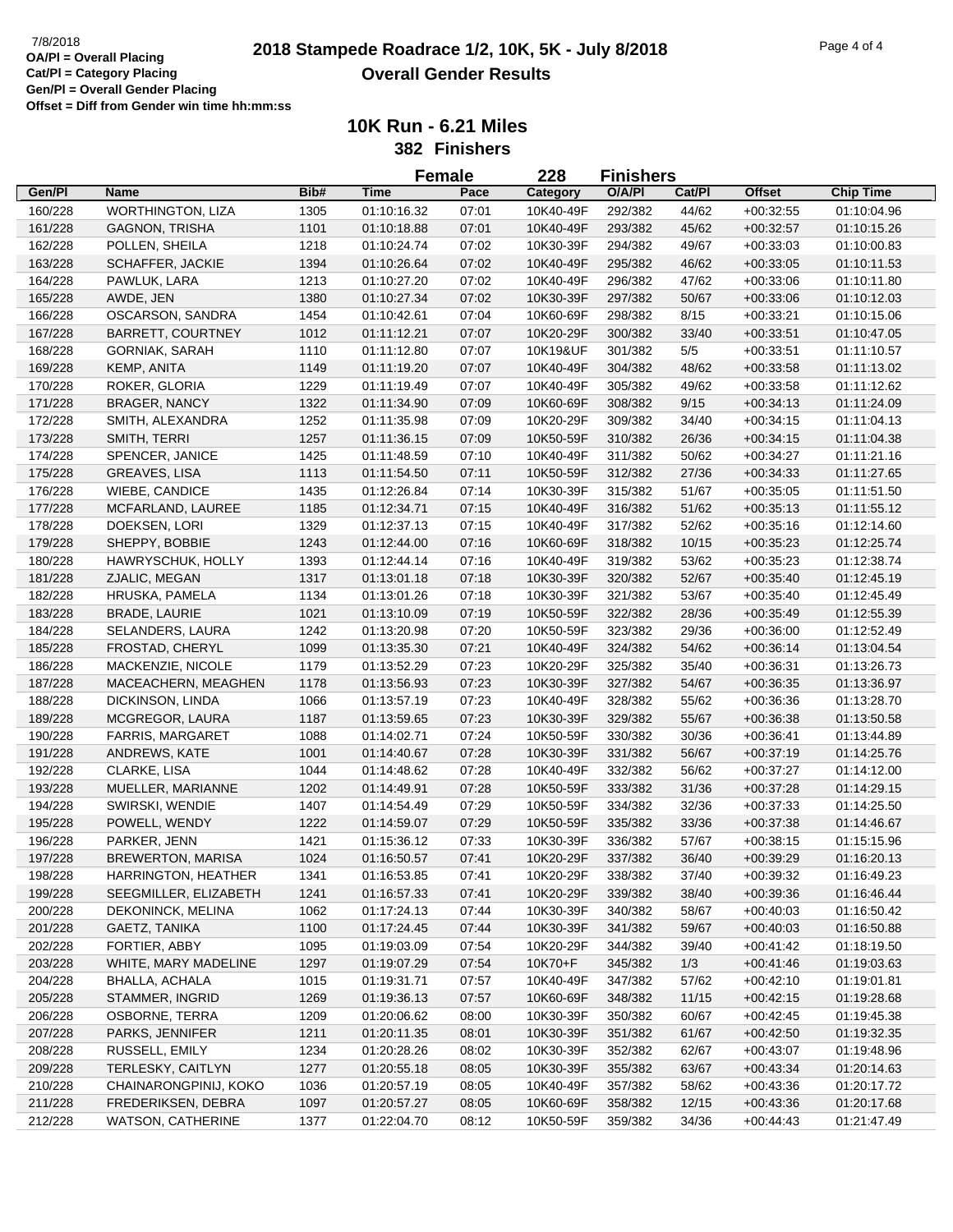# **2018 Stampede Roadrace 1/2, 10K, 5K - July 8/2018** 7/8/2018 Page 5 of 5 **Overall Gender Results**

**10K Run - 6.21 Miles**

**382 Finishers**

|         |                          |      | Female      |       | 228       | <b>Finishers</b> |        |               |                  |
|---------|--------------------------|------|-------------|-------|-----------|------------------|--------|---------------|------------------|
| Gen/Pl  | Name                     | Bib# | Time        | Pace  | Category  | O/A/PI           | Cat/PI | <b>Offset</b> | <b>Chip Time</b> |
| 213/228 | <b>BLAESER, COURTNEY</b> | 1321 | 01:22:20.90 | 08:14 | 10K30-39F | 360/382          | 64/67  | $+00.44:59$   | 01:20:30.47      |
| 214/228 | AZIZ, TALA               | 1431 | 01:23:28.27 | 08:20 | 10K40-49F | 362/382          | 59/62  | $+00.46.07$   | 01:23:03.19      |
| 215/228 | ADAMS, FATIN             | 1000 | 01:24:00.72 | 08:24 | 10K50-59F | 363/382          | 35/36  | $+00.46.39$   | 01:23:35.76      |
| 216/228 | FONG, JOSEPHINE          | 1411 | 01:25:25.50 | 08:32 | 10K30-39F | 364/382          | 65/67  | $+00.48.04$   | 01:25:04.82      |
| 217/228 | KNUTSON, DEBBIE          | 1156 | 01:29:23.06 | 08:56 | 10K50-59F | 365/382          | 36/36  | $+00.52.02$   | 01:28:51.39      |
| 218/228 | AUSTERBERRY, DAPHNE      | 1004 | 01:29:39.56 | 08:57 | 10K70+F   | 366/382          | 2/3    | $+00.52:18$   | 01:29:10.37      |
| 219/228 | CHENG, WENDY             | 1037 | 01:29:40.78 | 08:58 | 10K60-69F | 367/382          | 13/15  | $+00:52:19$   | 01:29:10.80      |
| 220/228 | SPEAGER, CARRISSA        | 1375 | 01:33:46.61 | 09:22 | 10K30-39F | 369/382          | 66/67  | $+00.56.25$   | 01:33:16.37      |
| 221/228 | XIANG, CHEN CHANG        | 1307 | 01:34:30.92 | 09:27 | 10K70+F   | 370/382          | 3/3    | $+00.57:09$   | 01:34:12.30      |
| 222/228 | STADEL, TANYA            | 1267 | 01:42:20.84 | 10:14 | 10K40-49F | 375/382          | 60/62  | $+01.04.59$   | 01:42:08.10      |
| 223/228 | CARLSON, SANDY           | 1409 | 01:43:15.88 | 10:19 | 10K60-69F | 376/382          | 14/15  | $+01:05:54$   | 01:42:32.64      |
| 224/228 | FELLOWES, DEB            | 1432 | 01:43:16.47 | 10:19 | 10K40-49F | 377/382          | 61/62  | $+01:05:55$   | 01:42:37.87      |
| 225/228 | KARWAL, ARPAN            | 1145 | 01:43:22.36 | 10:20 | 10K30-39F | 378/382          | 67/67  | $+01:06:01$   | 01:42:44.17      |
| 226/228 | <b>WELLS, ASHLEY</b>     | 1295 | 01:55:31.90 | 11:33 | 10K20-29F | 380/382          | 40/40  | $+01:18:10$   | 01:55:08.37      |
| 227/228 | JOHNSON, KAREN           | 1140 | 01:55:32.34 | 11:33 | 10K40-49F | 381/382          | 62/62  | $+01:18:11$   | 01:55:07.97      |
| 228/228 | <b>HOPKINS, DAWN</b>     | 1410 | 02:05:10.29 | 12:31 | 10K60-69F | 382/382          | 15/15  | $+01.27.49$   | 02:04:52.80      |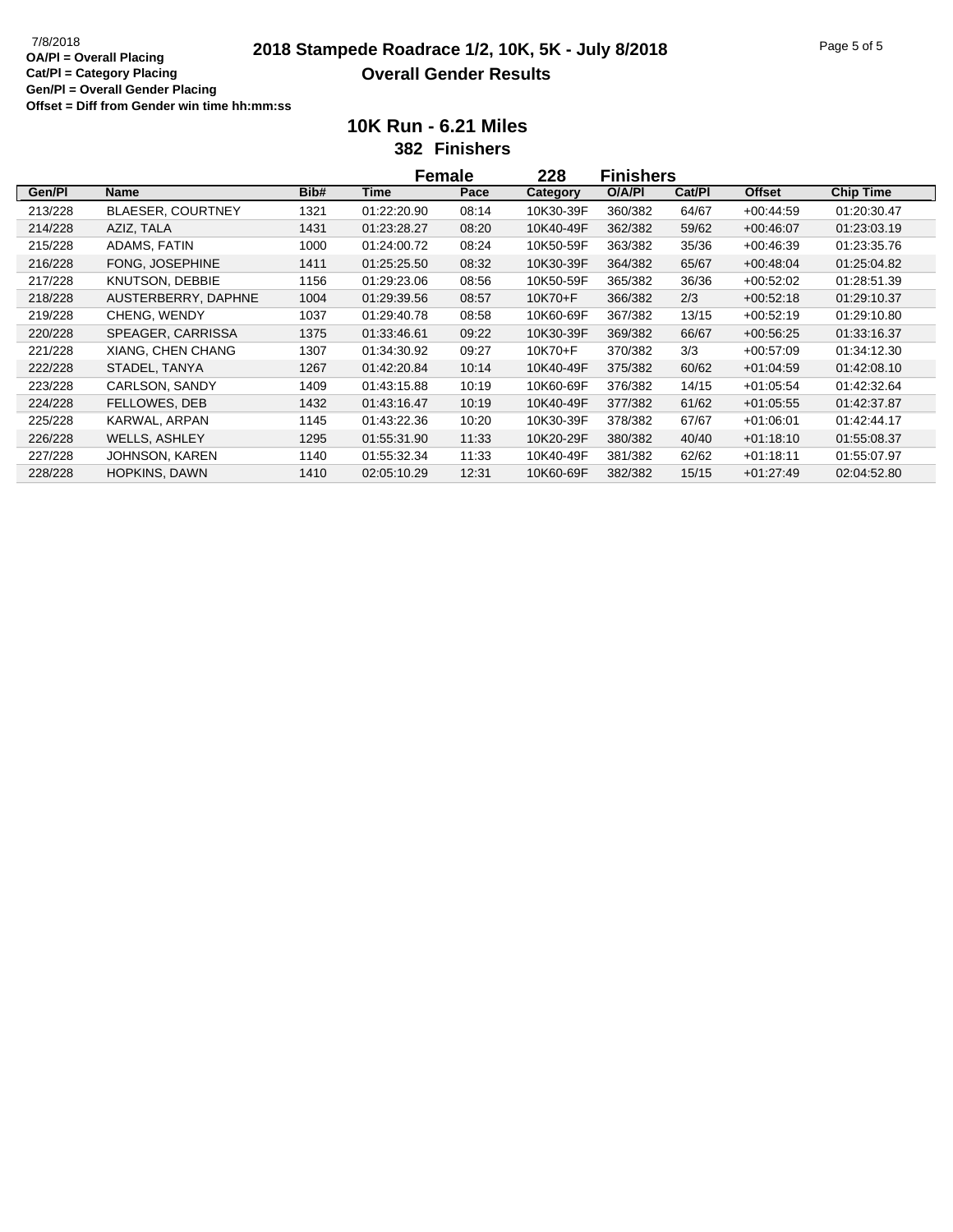### **2018 Stampede Roadrace 1/2, 10K, 5K - July 8/2018** 7/8/2018 Page 6 of 6 **Overall Gender Results**

|        |                          |      | <b>Male</b> |       | 154       | <b>Finishers</b> |        |               |                  |
|--------|--------------------------|------|-------------|-------|-----------|------------------|--------|---------------|------------------|
| Gen/Pl | <b>Name</b>              | Bib# | Time        | Pace  | Category  | O/A/PI           | Cat/Pl | <b>Offset</b> | <b>Chip Time</b> |
| 1/154  | SEBOKA, HAILU            | 1459 | 00:33:45.48 | 03:22 | 10K30-39M | 1/382            | 1/45   | $+00:00:00$   | 00:33:45.17      |
| 2/154  | KRAR, JEFF               | 1159 | 00:35:42.57 | 03:34 | 10K40-49M | 2/382            | 1/33   | $+00:01:57$   | 00:35:41.79      |
| 3/154  | CLEMO, DAN               | 1325 | 00:35:58.73 | 03:35 | 10K30-39M | 3/382            | 2/45   | $+00:02:13$   | 00:35:58.05      |
| 4/154  | ONG, SIMON               | 1441 | 00:36:56.97 | 03:41 | 10K20-29M | 4/382            | 1/14   | $+00:03:11$   | 00:36:56.29      |
| 5/154  | SMALLWOOD, JOSEPH        | 1251 | 00:38:05.47 | 03:48 | 10K40-49M | 6/382            | 2/33   | $+00:04:19$   | 00:38:04.79      |
| 6/154  | MOORE, BRENDAN           | 1440 | 00:38:05.81 | 03:48 | 10K19&UM  | 7/382            | 1/9    | $+00:04:20$   | 00:38:04.73      |
| 7/154  | SINGLETON, REILLY        | 1248 | 00:38:39.31 | 03:51 | 10K19&UM  | 8/382            | 2/9    | $+00:04:53$   | 00:38:39.10      |
| 8/154  | FALKE, GUNNAR            | 1087 | 00:38:54.82 | 03:53 | 10K40-49M | 9/382            | 3/33   | $+00:05:09$   | 00:38:54.14      |
| 9/154  | JONES, PAUL              | 1142 | 00:40:22.18 | 04:02 | 10K40-49M | 12/382           | 4/33   | $+00:06:36$   | 00:40:19.04      |
| 10/154 | DYMENT, GEOFF            | 1078 | 00:40:40.18 | 04:04 | 10K40-49M | 13/382           | 5/33   | $+00.06.54$   | 00:40:38.33      |
| 11/154 | HOLLAND, ELLIOT          | 1132 | 00:40:45.97 | 04:04 | 10K30-39M | 14/382           | 3/45   | $+00:07:00$   | 00:40:45.70      |
| 12/154 | GRAY, NEIL               | 1412 | 00:41:00.13 | 04:06 | 10K40-49M | 15/382           | 6/33   | $+00:07:14$   | 00:40:59.35      |
| 13/154 | DUBE, PIERRE             | 1330 | 00:41:03.14 | 04:06 | 10K30-39M | 16/382           | 4/45   | $+00:07:17$   | 00:41:02.14      |
| 14/154 | GOOSEN, RYAN             | 1415 | 00:41:06.81 | 04:06 | 10K30-39M | 17/382           | 5/45   | $+00:07:21$   | 00:41:05.23      |
| 15/154 | DURET, ETHAN             | 1075 | 00:41:15.37 | 04:07 | 10K19&UM  | 18/382           | 3/9    | $+00:07:29$   | 00:41:15.10      |
| 16/154 | FIELD, GREG              | 1333 | 00:42:29.45 | 04:14 | 10K30-39M | 20/382           | 6/45   | $+00:08:43$   | 00:42:27.06      |
| 17/154 | <b>CULLINGHAM, MIKE</b>  | 1054 | 00:42:43.34 | 04:16 | 10K40-49M | 21/382           | 7/33   | $+00:08:57$   | 00:42:40.00      |
| 18/154 | MUTUAL, EVAN             | 1205 | 00:43:23.60 | 04:20 | 10K20-29M | 23/382           | 2/14   | $+00.09.38$   | 00:43:11.00      |
| 19/154 | CULLINGHAM, NICHOLAS     | 1055 | 00:43:35.61 | 04:21 | 10K30-39M | 24/382           | 7/45   | $+00:09:50$   | 00:43:32.27      |
| 20/154 | <b>OLINEK, MICHAEL</b>   | 1208 | 00:43:35.64 | 04:21 | 10K50-59M | 25/382           | 1/34   | $+00:09:50$   | 00:43:33.21      |
| 21/154 | CAWKWELL, RICHARD        | 1035 | 00:44:06.35 | 04:24 | 10K50-59M | 27/382           | 2/34   | $+00:10:20$   | 00:44:04.66      |
| 22/154 | <b>WILLISKO, MICHAEL</b> | 1301 | 00:45:44.12 | 04:34 | 10K30-39M | 30/382           | 8/45   | $+00:11:58$   | 00:45:41.37      |
| 23/154 | GOLDENBERG, RYAN         | 1402 | 00:45:57.81 | 04:35 | 10K30-39M | 32/382           | 9/45   | $+00:12:12$   | 00:45:47.40      |
| 24/154 | ALBETS MINGUELL, NIL     | 1379 | 00:46:03.45 | 04:36 | 10K20-29M | 33/382           | 3/14   | $+00:12:17$   | 00:46:01.87      |
| 25/154 | HODGSON, SCOTT           | 1131 | 00:46:19.02 | 04:37 | 10K60-69M | 35/382           | 1/15   | $+00:12:33$   | 00:46:15.68      |
| 26/154 | MCLEOD, SEAN             | 1191 | 00:46:56.47 | 04:41 | 10K30-39M | 38/382           | 10/45  | $+00:13:10$   | 00:46:48.84      |
| 27/154 | PENA, LUIS               | 1424 | 00:47:41.77 | 04:46 | 10K50-59M | 42/382           | 3/34   | $+00:13:56$   | 00:47:39.02      |
| 28/154 | LANDERO, GERARD          | 1168 | 00:47:50.83 | 04:47 | 10K30-39M | 43/382           | 11/45  | $+00:14:05$   | 00:47:08.08      |
| 29/154 | BARBER, LACHLAN          | 1319 | 00:48:00.73 | 04:48 | 10K30-39M | 46/382           | 12/45  | $+00:14:15$   | 00:47:58.14      |
| 30/154 | LAZUTIN, KONSTANTIN      | 1170 | 00:48:12.33 | 04:49 | 10K30-39M | 47/382           | 13/45  | $+00:14:26$   | 00:48:03.12      |
| 31/154 | YAWORSKI, TIM            | 1310 | 00:48:33.55 | 04:51 | 10K50-59M | 49/382           | 4/34   | $+00:14:48$   | 00:48:20.53      |
| 32/154 | WELLER, JODY             | 1378 | 00:48:59.87 | 04:53 | 10K40-49M | 50/382           | 8/33   | $+00:15:14$   | 00:48:58.57      |
| 33/154 | MCCORMICK, MAT           | 1458 | 00:49:00.57 | 04:54 | 10K30-39M | 51/382           | 14/45  | $+00:15:15$   | 00:48:52.74      |
| 34/154 | MCWILLIAM, CAM           | 1354 | 00:49:01.11 | 04:54 | 10K30-39M | 52/382           | 15/45  | $+00:15:15$   | 00:48:58.68      |
| 35/154 | <b>BAKER, MATTHEW</b>    | 1008 | 00:49:16.45 | 04:55 | 10K19&UM  | 54/382           | 4/9    | $+00:15:30$   | 00:49:15.21      |
| 36/154 | THEROU, MIKE             | 1278 | 00:49:16.57 | 04:55 | 10K50-59M | 55/382           | 5/34   | $+00:15:31$   | 00:49:00.80      |
| 37/154 | CLARKE, PETER            | 1324 | 00:49:20.91 | 04:56 | 10K40-49M | 56/382           | 9/33   | $+00:15:35$   | 00:48:55.34      |
| 38/154 | VANGILST, JIM            | 1287 | 00:49:21.49 | 04:56 | 10K60-69M | 57/382           | 2/15   | $+00:15:36$   | 00:49:17.37      |
| 39/154 | MADSEN, JENS             | 1352 | 00:49:25.87 | 04:56 | 10K50-59M | 58/382           | 6/34   | $+00:15:40$   | 00:49:21.49      |
| 40/154 | MCLEOD, GEOFF            | 1189 | 00:49:26.45 | 04:56 | 10K30-39M | 59/382           | 16/45  | $+00:15:40$   | 00:49:19.60      |
| 41/154 | NICOL, ADAM              | 1207 | 00:49:50.19 | 04:59 | 10K30-39M | 60/382           | 17/45  | $+00:16:04$   | 00:49:38.18      |
| 42/154 | NOKES, TIM               | 1460 | 00:49:54.63 | 04:59 | 10K50-59M | 61/382           | 7/34   | $+00:16:09$   | 00:49:52.96      |
| 43/154 | MCKINNON, ROBERT         | 1188 | 00:50:01.61 | 05:00 | 10K60-69M | 64/382           | 3/15   | $+00:16:16$   | 00:49:59.56      |
| 44/154 | LAIRSON, XAVIER          | 1166 | 00:50:09.31 | 05:00 | 10K19&UM  | 65/382           | 5/9    | $+00:16:23$   | 00:49:59.42      |
| 45/154 | EWART, PHIL              | 1086 | 00:50:12.41 | 05:01 | 10K50-59M | 66/382           | 8/34   | $+00:16:26$   | 00:49:42.43      |
| 46/154 | SARETSKY, THOMAS         | 1236 | 00:50:22.57 | 05:02 | 10K60-69M | 67/382           | 4/15   | $+00:16:37$   | 00:50:06.24      |
| 47/154 | <b>WHITTALL, TRISTAN</b> | 1298 | 00:50:36.59 | 05:03 | 10K30-39M | 69/382           | 18/45  | $+00:16:51$   | 00:50:17.53      |
| 48/154 | SOLMOSAN, JEFF           | 1373 | 00:50:53.86 | 05:05 | 10K30-39M | 70/382           | 19/45  | $+00:17:08$   | 00:50:48.28      |
| 49/154 | HAWS, BRAD               | 1417 | 00:51:08.56 | 05:06 | 10K30-39M | 72/382           | 20/45  | $+00:17:23$   | 00:51:03.60      |
| 50/154 | IRWIN, WADE              | 1345 | 00:51:41.21 | 05:10 | 10K40-49M | 77/382           | 10/33  | $+00:17:55$   | 00:51:35.93      |
| 51/154 | SORBO, DANIELE           | 1259 | 00:52:08.67 | 05:12 | 10K30-39M | 80/382           | 21/45  | $+00:18:23$   | 00:51:34.76      |
| 52/154 | LAGOS, JOSE              | 1165 | 00:52:10.31 | 05:13 | 10K30-39M | 81/382           | 22/45  | $+00:18:24$   | 00:52:02.86      |
| 53/154 | LAGOS, CRISTOBAL         | 1164 | 00:52:19.30 | 05:13 | 10K30-39M | 82/382           | 23/45  | $+00:18:33$   | 00:52:12.25      |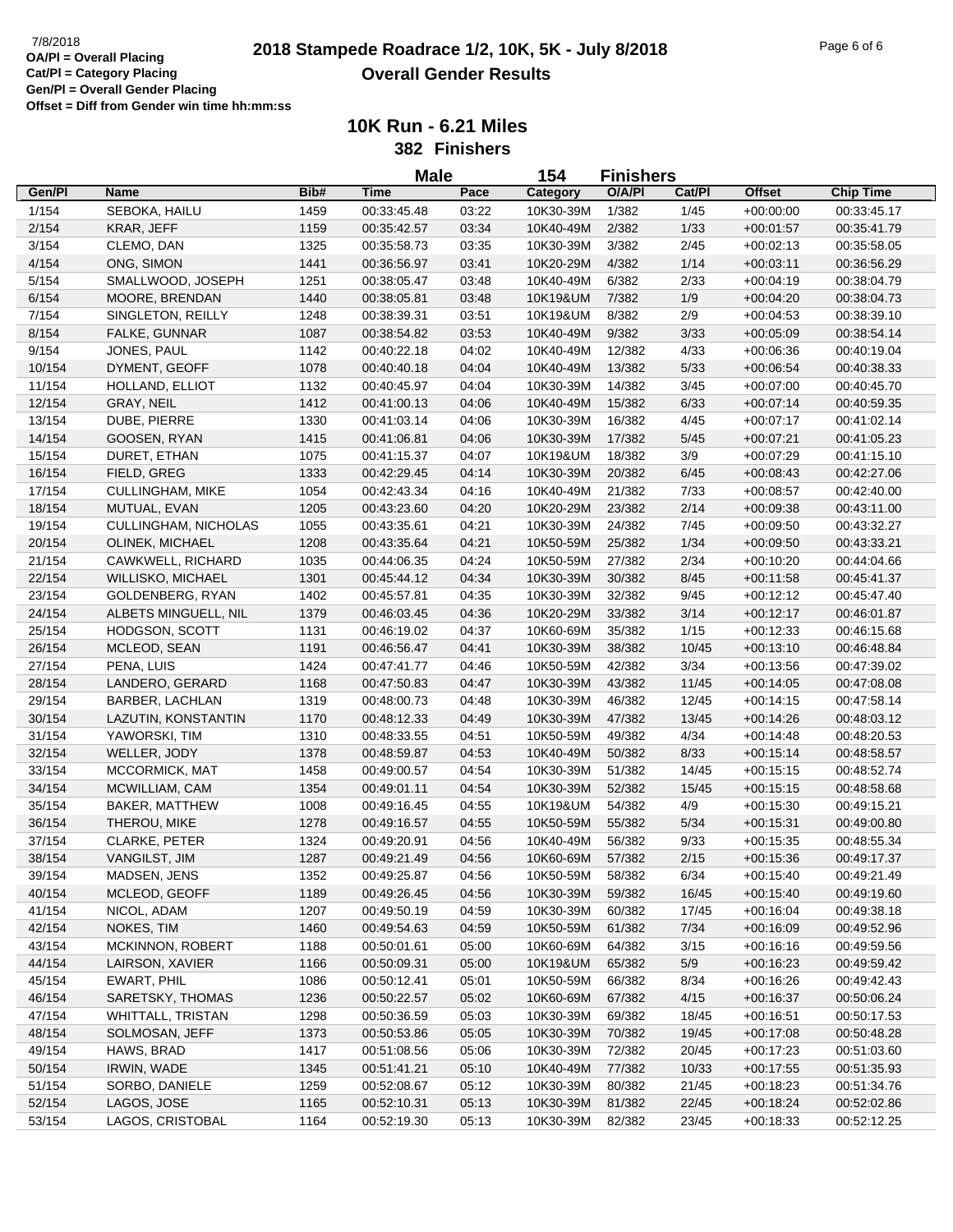## **2018**  $\frac{7}{8}/2018$  Placing **2018 Stampede Roadrace 1/2, 10K, 5K - July 8/2018** Page 7 of 7 **Overall Gender Results**

|         |                          |      | <b>Male</b>                |       | 154                    | <b>Finishers</b>   |               |                            |                            |
|---------|--------------------------|------|----------------------------|-------|------------------------|--------------------|---------------|----------------------------|----------------------------|
| Gen/Pl  | <b>Name</b>              | Bib# | Time                       | Pace  | Category               | O/A/PI             | Cat/Pl        | <b>Offset</b>              | <b>Chip Time</b>           |
| 54/154  | PENDREL, JEFF            | 1215 | 00:52:24.87                | 05:14 | 10K40-49M              | 85/382             | 11/33         | $+00:18:39$                | 00:52:17.04                |
| 55/154  | ROMANO, ALBERTO          | 1230 | 00:52:26.89                | 05:14 | 10K50-59M              | 86/382             | 9/34          | $+00:18:41$                | 00:52:22.65                |
| 56/154  | <b>BOURGET, FRANCOIS</b> | 1018 | 00:52:29.42                | 05:14 | 10K30-39M              | 87/382             | 24/45         | $+00:18:43$                | 00:52:22.31                |
| 57/154  | VANDERBURG, BRYCE        | 1285 | 00:52:39.10                | 05:15 | 10K30-39M              | 88/382             | 25/45         | $+00:18:53$                | 00:52:22.77                |
| 58/154  | OVEREND, BILL            | 1430 | 00:52:47.37                | 05:16 | 10K50-59M              | 89/382             | 10/34         | $+00:19:01$                | 00:52:35.36                |
| 59/154  | <b>MAURAIS, PIERRE</b>   | 1353 | 00:52:49.24                | 05:16 | 10K40-49M              | 90/382             | 12/33         | $+00:19:03$                | 00:52:31.83                |
| 60/154  | RYAN, MATTHEW            | 1235 | 00:52:53.39                | 05:17 | 10K30-39M              | 92/382             | 26/45         | $+00:19:07$                | 00:52:47.25                |
| 61/154  | LAMBERT, SEAN            | 1167 | 00:53:12.92                | 05:19 | 10K40-49M              | 94/382             | 13/33         | $+00:19:27$                | 00:52:56.67                |
| 62/154  | KLENKE, BRADLEY          | 1347 | 00:53:21.92                | 05:20 | 10K50-59M              | 97/382             | 11/34         | $+00:19:36$                | 00:53:15.15                |
| 63/154  | SMITH, CHRISTOPHER       | 1253 | 00:53:24.11                | 05:20 | 10K20-29M              | 98/382             | 4/14          | $+00:19:38$                | 00:53:17.67                |
| 64/154  | WALL, JOSHUA             | 1292 | 00:53:25.36                | 05:20 | 10K30-39M              | 99/382             | 27/45         | $+00.19.39$                | 00:52:12.07                |
| 65/154  | DRIEDGER, HENRY          | 1398 | 00:53:29.05                | 05:20 | 10K70+M                | 100/382            | 1/4           | $+00:19:43$                | 00:53:24.35                |
| 66/154  | HADDON, MICHAEL          | 1114 | 00:53:43.47                | 05:22 | 10K30-39M              | 104/382            | 28/45         | $+00:19:57$                | 00:53:35.64                |
| 67/154  | MORRIS, CHUCK            | 1359 | 00:53:45.07                | 05:22 | 10K50-59M              | 105/382            | 12/34         | $+00:19:59$                | 00:53:43.08                |
| 68/154  | CAMPBELL, MICHAEL        | 1032 | 00:54:05.95                | 05:24 | 10K50-59M              | 108/382            | 13/34         | $+00:20:20$                | 00:53:36.19                |
| 69/154  | RAFF, TIM                | 1224 | 00:54:08.98                | 05:24 | 10K50-59M              | 109/382            | 14/34         | $+00:20:23$                | 00:53:55.10                |
| 70/154  | BRADE, KYLE              | 1020 | 00:54:09.81                | 05:24 | 10K20-29M              | 110/382            | 5/14          | $+00:20:24$                | 00:53:55.65                |
| 71/154  | HRYCOY, CRAIG            | 1343 | 00:54:20.88                | 05:26 | 10K50-59M              | 111/382            | 15/34         | $+00:20:35$                | 00:54:01.68                |
| 72/154  | MCLEOD, RICK             | 1190 | 00:54:32.13                | 05:27 | 10K60-69M              | 114/382            | 5/15          | $+00:20:46$                | 00:54:24.88                |
| 73/154  | LUDTKE, KIM              | 1176 | 00:54:42.01                | 05:28 | 10K40-49M              | 115/382            | 14/33         | $+00:20:56$                | 00:54:35.94                |
| 74/154  | FRANK, DEVIN             | 1399 | 00:54:54.98                | 05:29 | 10K30-39M              | 117/382            | 29/45         | $+00:21:09$                | 00:54:51.95                |
| 75/154  | CRAIG, KYLE              | 1050 | 00:54:58.77                | 05:29 | 10K30-39M              | 118/382            | 30/45         | $+00:21:13$                | 00:54:50.04                |
| 76/154  | <b>BAGNALL, STEPHEN</b>  | 1006 | 00:55:10.61                | 05:31 | 10K30-39M              | 119/382            | 31/45         | $+00:21:25$                | 00:54:42.50                |
| 77/154  | <b>KEELING, JAMES</b>    | 1148 | 00:55:12.01                | 05:31 | 10K60-69M              | 120/382            | 6/15          | $+00:21:26$                | 00:54:43.28                |
| 78/154  | <b>SCHAFFER, THANE</b>   | 1395 | 00:55:18.16                | 05:31 | 10K40-49M              | 122/382            | 15/33         | $+00:21:32$                | 00:54:54.77                |
| 79/154  | FERGUSON, SPENCER        | 1091 | 00:55:39.60                | 05:33 | 10K20-29M              | 126/382            | 6/14          | $+00:21:54$                | 00:55:27.79                |
| 80/154  | GAINES, TIM              | 1102 | 00:56:03.35                | 05:36 | 10K30-39M              | 129/382            | 32/45         | $+00:22:17$                | 00:55:52.72                |
| 81/154  | HILL, MATT               | 1128 | 00:56:29.68                | 05:38 | 10K20-29M              | 133/382            | 7/14          | $+00:22:44$                | 00:56:12.53                |
| 82/154  | KONDICS, DAVE            | 1428 | 00:56:37.63                | 05:39 | 10K50-59M              | 135/382            | 16/34         | $+00:22:52$                | 00:56:31.37                |
| 83/154  | DER, JASON               | 1063 | 00:56:39.31                | 05:39 | 10K20-29M              | 136/382            | 8/14          |                            |                            |
| 84/154  | HRYCOY, JOSEPH           | 1344 | 00:57:04.29                | 05:42 | 10K19&UM               | 142/382            | 6/9           | $+00:22:53$<br>$+00:23:18$ | 00:56:29.72<br>00:56:44.79 |
| 85/154  |                          | 1312 | 00:57:10.18                | 05:43 | 10K60-69M              | 144/382            |               | $+00:23:24$                |                            |
| 86/154  | YELLIN, ALLAN            | 1367 | 00:57:15.24                | 05:43 | 10K40-49M              | 146/382            | 7/15<br>16/33 | $+00:23:29$                | 00:57:01.37<br>00:57:05.23 |
|         | RETZER, GREG             |      |                            |       |                        |                    |               |                            |                            |
| 87/154  | <b>GELLATELY, JEFF</b>   | 1401 | 00:57:27.32<br>00:57:34.26 | 05:44 | 10K40-49M              | 149/382            | 17/33         | $+00.23.41$                | 00:57:10.67                |
| 88/154  | FORKHEIM, MICHAEL        | 1094 |                            | 05:45 | 10K50-59M              | 151/382            | 17/34         | $+00:23:48$                | 00:56:46.44                |
| 89/154  | GAGNE, GEOFFREY          | 1400 | 00:58:08.09                | 05:48 | 10K20-29M<br>10K60-69M | 159/382<br>161/382 | 9/14<br>8/15  | $+00:24:22$                | 00:57:38.33                |
| 90/154  | DUECK, WARREN            | 1382 | 00:58:19.29                | 05:49 |                        |                    |               | $+00:24:33$                | 00:57:53.33                |
| 91/154  | POTTER, CHRIS            | 1219 | 00:58:37.36                | 05:51 | 10K30-39M              | 163/382            | 33/45         | $+00:24:51$                | 00:57:55.35                |
| 92/154  | <b>BAGNALL, PATRICK</b>  | 1005 | 00:58:38.27                | 05:51 | 10K60-69M              | 164/382            | 9/15          | $+00:24:52$                | 00:58:10.46                |
| 93/154  | FILE, MURRAY             | 1383 | 00:58:52.20                | 05:53 | 10K50-59M              | 168/382            | 18/34         | $+00:25:06$                | 00:58:42.91                |
| 94/154  | INFUSINO, SANTO          | 1138 | 00:59:04.58                | 05:54 | 10K50-59M              | 171/382            | 19/34         | $+00:25:19$                | 00:58:47.43                |
| 95/154  | NGUYEN, BENZ             | 1405 | 00:59:32.21                | 05:57 | 10K20-29M              | 174/382            | 10/14         | $+00.25:46$                | 00:59:07.71                |
| 96/154  | CURILSCHI, ALEXANDR      | 1056 | 00:59:38.34                | 05:57 | 10K30-39M              | 176/382            | 34/45         | $+00:25:52$                | 00:59:29.53                |
| 97/154  | SO, BENJAMIN             | 1390 | 00:59:46.35                | 05:58 | 10K30-39M              | 177/382            | 35/45         | $+00:26:00$                | 00:59:37.68                |
| 98/154  | DOUGLAS, KIM             | 1071 | 00:59:47.41                | 05:58 | 10K50-59M              | 178/382            | 20/34         | $+00:26:01$                | 00:59:26.05                |
| 99/154  | FISHER, GREG             | 1093 | 01:00:08.06                | 06:00 | 10K50-59M              | 181/382            | 21/34         | $+00:26:22$                | 00:59:44.53                |
| 100/154 | BARRETT, ADAM            | 1011 | 01:00:18.94                | 06:01 | 10K20-29M              | 184/382            | 11/14         | $+00:26:33$                | 00:59:54.28                |
| 101/154 | CIMPL, JASON             | 1041 | 01:00:34.99                | 06:03 | 10K30-39M              | 189/382            | 36/45         | $+00.26:49$                | 01:00:20.59                |
| 102/154 | GLOGOZA, STEVE           | 1450 | 01:00:37.36                | 06:03 | 10K50-59M              | 190/382            | 22/34         | $+00:26:51$                | 01:00:28.05                |
| 103/154 | MOCH, DARCY              | 1197 | 01:01:01.06                | 06:06 | 10K50-59M              | 195/382            | 23/34         | $+00:27:15$                | 01:00:54.19                |
| 104/154 | <b>BEECH, JEFF</b>       | 1455 | 01:01:05.66                | 06:06 | 10K30-39M              | 197/382            | 37/45         | $+00:27:20$                | 01:00:51.98                |
| 105/154 | DOEKSEN, CARLIN          | 1328 | 01:01:27.10                | 06:08 | 10K40-49M              | 198/382            | 18/33         | $+00.27:41$                | 01:01:27.10                |
| 106/154 | COURT, DALE              | 1397 | 01:01:36.42                | 06:09 | 10K30-39M              | 201/382            | 38/45         | $+00:27:50$                | 01:01:27.01                |